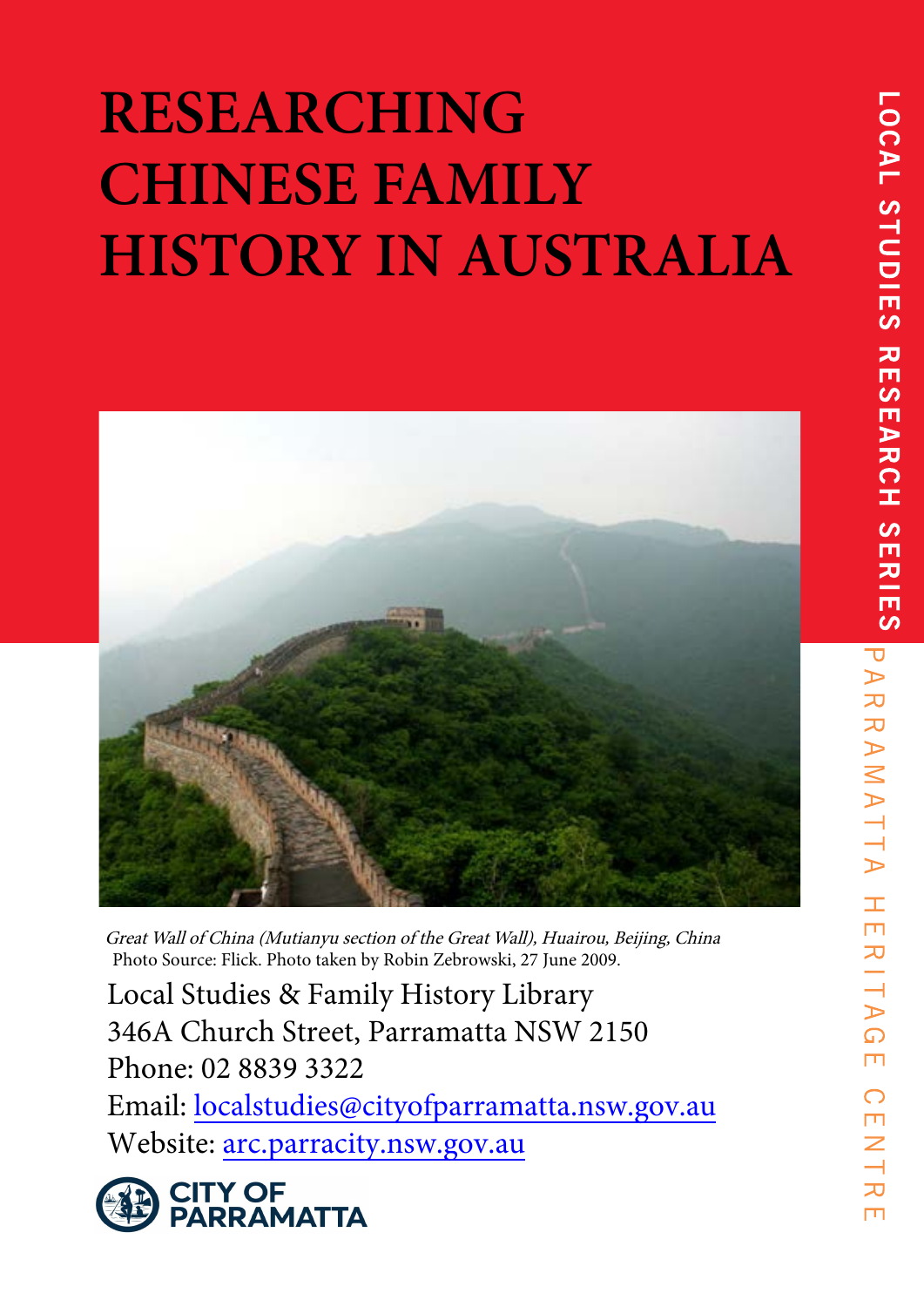

#### 1. "**Start with the known"**

Like all family history research, a good starting point is by writing down what you know already. Then gather as much information as you possibly can through family members and family stories. This can be done through conducting an oral history interview.

#### **2. Chinese personal names**

Traditionally Chinese names comprise of three characters: 1 surname character at the front followed by 2 given name characters.

E.g.

| 麥 = Mak $^6$                       | (surname)    |
|------------------------------------|--------------|
| or wheat                           |              |
| $\#$ = Sai <sup>3</sup> or         |              |
| world                              |              |
| $\overline{H}$ = Ying <sup>1</sup> | (given name) |
| or brave                           |              |

In Australian records, Chinese people's names were written down in many different ways. Note that Chinese surnames are in the reverse order of western name conventions.

'Ah' or 'A' does not have a meaning. It was simply used as a way of addressing someone. It's the equivalent of saying 'Hey' Peter, etc

Chinese is a tonal language. There is no standard way for translating Chinese characters into English until the Wade-Giles  $(19<sup>th</sup>$  century) and later Hanyu Pinyin (1950) systems were developed.

Tip 1: Keep a list of each different spelling of your ancestor's name you find, to use in keyword or name searches. Be on the lookout for anything written in Chinese characters and take a photocopy.

Tip 2: Keep track of any other Chinese families you find living in the same area as your ancestor, or who have the same family name. These could

become possible clues that connect to your own family.

If you want to trace your ancestor before they arrived in Australia, you will need to know their proper Chinese name (preferably in characters) and their home district (just 'Canton' isn't enough).

Chinese naming practices A Chinese genealogy book known as a 家族 (*jiapu*) or 族譜 (z*upu*) traditionally recorded the male names of a family in Chinese. The surnames of wives were also listed followed by the character 氏 *shì* which means surname.

Some Chinese families use a 'Generation Poem' 字輩詞 to record the lineage of a generation. Usually prescribed to males in the family, siblings and cousins of the same generation would share a 'Generation Name'字辈 *zìbèi* or 班次 *bāncì*. This was usually the middle character of the name, e.g.  $\boxplus$  *sai*<sup>3</sup> from the earlier example.

*Further reading* Behind the name [http://www.behindthename.com/na](http://www.behindthename.com/names/usage/chinese) [mes/usage/chinese](http://www.behindthename.com/names/usage/chinese) House of Chin [http://houseofchinn.com/ChineseNa](http://houseofchinn.com/ChineseNames.html) [mes.html](http://houseofchinn.com/ChineseNames.html) Wikipedia, 2016, 'Chinese name' [https://en.wikipedia.org/wiki/Chinese](https://en.wikipedia.org/wiki/Chinese_name) [\\_name](https://en.wikipedia.org/wiki/Chinese_name) Wikipedia, 2016, 'Generation name' [https://en.wikipedia.org/wiki/Generat](https://en.wikipedia.org/wiki/Generation_name) ion name

#### **3. Place names of Chinese ancestral homes**

Most early Chinese migrants to Australia were listed as having arrived from Canton, which could refer to a province of Guangdong or the captial city of Guangzhou.

A good starting point is to locate familiarise yourself with the village or region of China you are researching using Google maps (English) or Baidu maps (Chinese). My China Roots <http://www.mychinaroots.com/> can also help by providing some context to your ancestral village. Fees apply should you use their research services.

There are several databases that allow you to research your Chinese ancestral village including: In Search of Root's Village Database [http://rootsdb.org](http://rootsdb.org/)

Roots Village DB -

[http://villagedb.friendsofroots.org/se](http://villagedb.friendsofroots.org/search.cgi) [arch.cgi](http://villagedb.friendsofroots.org/search.cgi) and how to guide [http://houseofchinn.com/HowToFind](http://houseofchinn.com/HowToFindYourAncestralVillage.html) [YourAncestralVillage.html](http://houseofchinn.com/HowToFindYourAncestralVillage.html)

Some words when describing the hierarchy of locations in China. 縣 *xiàn* - County 城 *chéng* 市 *shì* - City 鎮 <sup>z</sup>*hèn* – Town or Village 區 *qū* - Borough 鄉 *xiāng* - Village 村 *cūn* - Hamlet 裡 *li -* Lane 巷 *xiàng* - Alley 園 *yuán* - Garden

*Further readings* Chinese Family History Group of Souther California, 2014, 'Ancestral village research' [http://www.chinesefamilyhistory.org/](http://www.chinesefamilyhistory.org/ancestral-village-research.html) [ancestral-village-research.html](http://www.chinesefamilyhistory.org/ancestral-village-research.html) Family Search, 2016, 'China Genealogy', [https://familysearch.org/wiki/en/Chin](https://familysearch.org/wiki/en/China_Genealogy) a Genealogy Wikipedia, 2016, 'Place names in China' [https://en.wikipedia.org/wiki/Place\\_n](https://en.wikipedia.org/wiki/Place_names_in_China) ames in China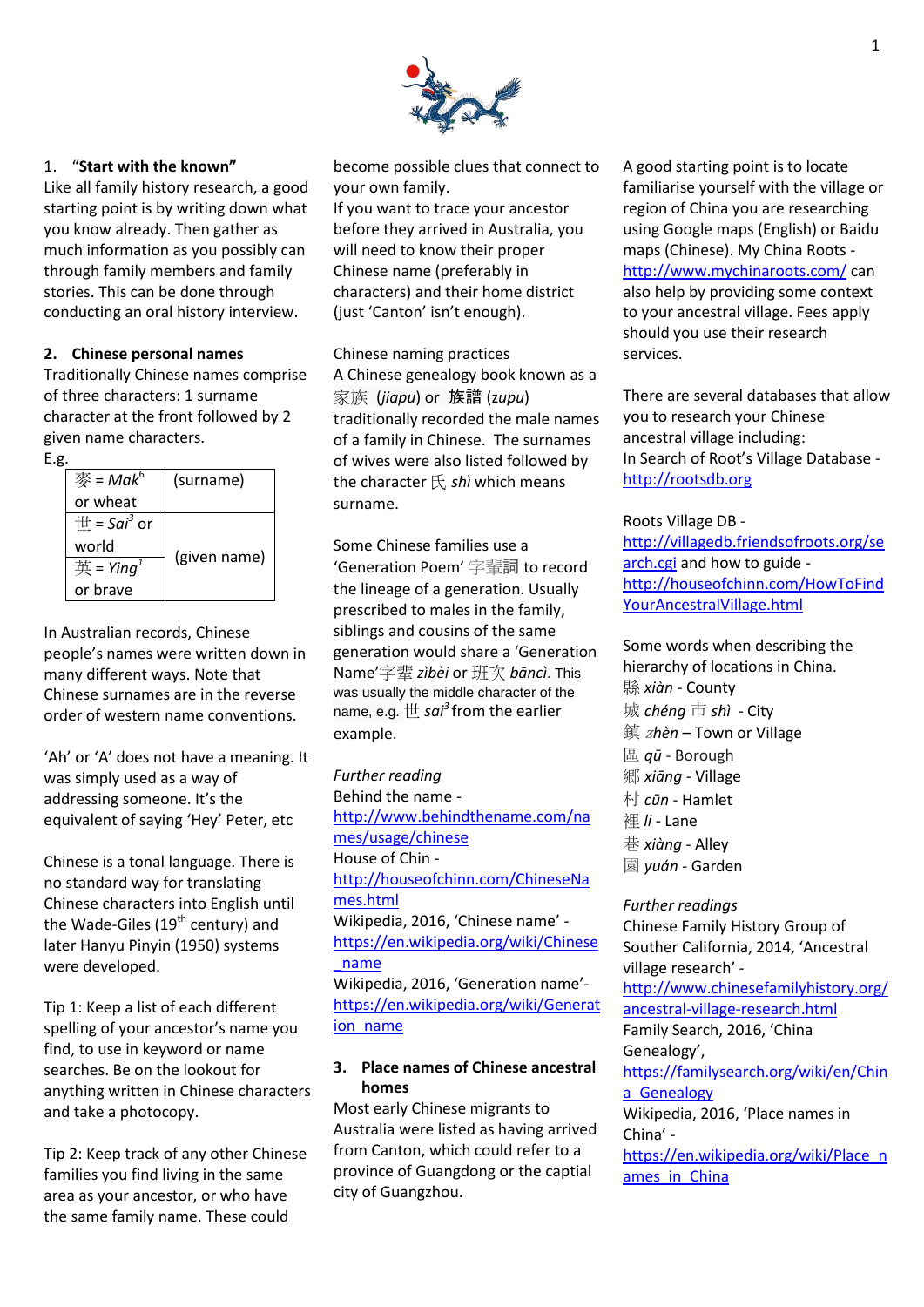- **4. Consult Australian records and resources on**
	- **•** Gravestones
	- Birth, death and marriage records
	- Immigration, travel and alien registration records
	- Naturalisation and Citizenship records
	- Chinese newspapers
	- Chinese student records

#### **Additional Chinese-Australian Family History Research Guides**

#### *Archives In Brief 33 - Chinese migration and settlement in New South Wales*

© State of New South Wales through the State Records Authority, 2003. [https://www.records.nsw.gov.au/stat](https://www.records.nsw.gov.au/state-archives/guides-and-finding-aids/archives-in-brief/archives-in-brief-33) [e-archives/guides-and-finding](https://www.records.nsw.gov.au/state-archives/guides-and-finding-aids/archives-in-brief/archives-in-brief-33)[aids/archives-in-brief/archives-in](https://www.records.nsw.gov.au/state-archives/guides-and-finding-aids/archives-in-brief/archives-in-brief-33)[brief-33](https://www.records.nsw.gov.au/state-archives/guides-and-finding-aids/archives-in-brief/archives-in-brief-33)

## *[Chinese Australians: A Guide to](http://library.sl.nsw.gov.au/record=b2042492~S2)  [Holdings in the Mitchell library](http://library.sl.nsw.gov.au/record=b2042492~S2)*

compiled and edited by Paul Jones & Terri McCormack, 2000.

[http://www.sl.nsw.gov.au/blogs/start](http://www.sl.nsw.gov.au/blogs/start-your-chinese-family-search-state-library) [-your-chinese-family-search-state](http://www.sl.nsw.gov.au/blogs/start-your-chinese-family-search-state-library)[library](http://www.sl.nsw.gov.au/blogs/start-your-chinese-family-search-state-library)

# *Chinese Immigrants and Chinese–*

*Australians in New South Wales* by Julie Stacker and Peri Stewart, published by the National Archives of Australia, 1996.

<http://guides.naa.gov.au/chinese/>

### *Guide to Chinese-Australian Family Research*

compiled by Pauline Rule and Sophie Couchman for the Chinese Museum, June 2011.

[http://www.chinesemuseum.com.au/](http://www.chinesemuseum.com.au/wp-content/uploads/Guide-to-Chinese-Australian-Research.pdf) [wp-content/uploads/Guide-to-](http://www.chinesemuseum.com.au/wp-content/uploads/Guide-to-Chinese-Australian-Research.pdf)[Chinese-Australian-Research.pdf](http://www.chinesemuseum.com.au/wp-content/uploads/Guide-to-Chinese-Australian-Research.pdf)

## *Chinese settlement in NSW : a thematic history : A report for the NSW Heritage Office*

by Michael Williams, September 1999. [http://www.environment.nsw.gov.au/](http://www.environment.nsw.gov.au/resources/heritagebranch/heritage/chinesehistory.pdf) [resources/heritagebranch/heritage/ch](http://www.environment.nsw.gov.au/resources/heritagebranch/heritage/chinesehistory.pdf) [inesehistory.pdf](http://www.environment.nsw.gov.au/resources/heritagebranch/heritage/chinesehistory.pdf)

## *The Chinese in Australia: A context and introduction to material on the Chinese Heritage of Australian Federation website* ©La Trobe University, Humanities and

Social Sciences, Asian Studies Program [https://arrow.latrobe.edu.au/store/3/](https://arrow.latrobe.edu.au/store/3/4/5/5/1/public/education/history.htm) [4/5/5/1/public/education/history.htm](https://arrow.latrobe.edu.au/store/3/4/5/5/1/public/education/history.htm)

# *Finding Chinese family connections in the National Archives*

by Kate Bagnall, [http://www.naa.gov.au/collection/pu](http://www.naa.gov.au/collection/publications/papers-and-podcasts/family-history/chinese-family-connections.aspx) [blications/papers-and](http://www.naa.gov.au/collection/publications/papers-and-podcasts/family-history/chinese-family-connections.aspx)[podcasts/family-history/chinese](http://www.naa.gov.au/collection/publications/papers-and-podcasts/family-history/chinese-family-connections.aspx)[family-connections.aspx](http://www.naa.gov.au/collection/publications/papers-and-podcasts/family-history/chinese-family-connections.aspx)

## **LIST OF RESOURCES Books about Chinese family history**

[Ancestors : Chinese in colonial](http://libcat.parracity.nsw.gov.au/client/en_AU/default/search/detailnonmodal/ent:$002f$002fSD_ILS$002f0$002fSD_ILS:49837/emailReturn?qu=chinese&qf=LIBRARY%09Library%091%3ALOCSTUDIES%09Local+Studies&d=ent%3A%2F%2FSD_ILS%2F0%2FSD_ILS%3A49837%7EILS%7E3%7E15&pe=r%3A000000000000)  [Australia](http://libcat.parracity.nsw.gov.au/client/en_AU/default/search/detailnonmodal/ent:$002f$002fSD_ILS$002f0$002fSD_ILS:49837/emailReturn?qu=chinese&qf=LIBRARY%09Library%091%3ALOCSTUDIES%09Local+Studies&d=ent%3A%2F%2FSD_ILS%2F0%2FSD_ILS%3A49837%7EILS%7E3%7E15&pe=r%3A000000000000)

by Ryan, Jan. General Subject: Chinese -- Western Australia -- History. Publication Date: 1995 Format: Book Shelf Number: LS 325.25109941 RYAN

### [Chinese-Australian journeys : records](http://libcat.parracity.nsw.gov.au/client/en_AU/default/search/detailnonmodal/ent:$002f$002fSD_ILS$002f0$002fSD_ILS:114593/emailReturn?qu=chinese&qf=LIBRARY%09Library%091%3ALOCSTUDIES%09Local+Studies&d=ent%3A%2F%2FSD_ILS%2F0%2FSD_ILS%3A114593%7EILS%7E8%7E15&pe=r%3A000000000000)  [on travel, migration and settlement,](http://libcat.parracity.nsw.gov.au/client/en_AU/default/search/detailnonmodal/ent:$002f$002fSD_ILS$002f0$002fSD_ILS:114593/emailReturn?qu=chinese&qf=LIBRARY%09Library%091%3ALOCSTUDIES%09Local+Studies&d=ent%3A%2F%2FSD_ILS%2F0%2FSD_ILS%3A114593%7EILS%7E8%7E15&pe=r%3A000000000000)  [1860-1975](http://libcat.parracity.nsw.gov.au/client/en_AU/default/search/detailnonmodal/ent:$002f$002fSD_ILS$002f0$002fSD_ILS:114593/emailReturn?qu=chinese&qf=LIBRARY%09Library%091%3ALOCSTUDIES%09Local+Studies&d=ent%3A%2F%2FSD_ILS%2F0%2FSD_ILS%3A114593%7EILS%7E8%7E15&pe=r%3A000000000000)

by Jones, Paul (Paul Anthony), 1955- General Subject: Chinese -- Australia -- Archives. Publication Date: 2005 Format: Book or [Electronic version](http://guides.naa.gov.au/content/20141219-Guide021_tcm48-54599.pdf) Shelf Number: LS 305.8951 JONE

#### [Chinese immigrants and Chinese](http://libcat.parracity.nsw.gov.au/client/en_AU/default/search/detailnonmodal/ent:$002f$002fSD_ILS$002f0$002fSD_ILS:52531/emailReturn?qu=chinese&qf=LIBRARY%09Library%091%3ALOCSTUDIES%09Local+Studies&d=ent%3A%2F%2FSD_ILS%2F0%2FSD_ILS%3A52531%7EILS%7E5%7E15&pe=r%3A000000000000) [Australians in NSW](http://libcat.parracity.nsw.gov.au/client/en_AU/default/search/detailnonmodal/ent:$002f$002fSD_ILS$002f0$002fSD_ILS:52531/emailReturn?qu=chinese&qf=LIBRARY%09Library%091%3ALOCSTUDIES%09Local+Studies&d=ent%3A%2F%2FSD_ILS%2F0%2FSD_ILS%3A52531%7EILS%7E5%7E15&pe=r%3A000000000000)

by Stacker, Julie & Stewart, Peri General Subject: Chinese -- Australia -- History. Publication Date: 1996 Format: Book and online: <http://guides.naa.gov.au/chinese/> Shelf Number: LS 304.894051 STA

#### [From Canton with courage :](http://libcat.parracity.nsw.gov.au/client/en_AU/default/search/detailnonmodal/ent:$002f$002fSD_ILS$002f0$002fSD_ILS:146060/emailReturn?qu=chinese&qf=LIBRARY%09Library%091%3ALOCSTUDIES%09Local+Studies&d=ent%3A%2F%2FSD_ILS%2F0%2FSD_ILS%3A146060%7EILS%7E7%7E15&pe=r%3A000000000000)  [Parramatta and beyond: Chinese](http://libcat.parracity.nsw.gov.au/client/en_AU/default/search/detailnonmodal/ent:$002f$002fSD_ILS$002f0$002fSD_ILS:146060/emailReturn?qu=chinese&qf=LIBRARY%09Library%091%3ALOCSTUDIES%09Local+Studies&d=ent%3A%2F%2FSD_ILS%2F0%2FSD_ILS%3A146060%7EILS%7E7%7E15&pe=r%3A000000000000)  [arrivals 1800-1900](http://libcat.parracity.nsw.gov.au/client/en_AU/default/search/detailnonmodal/ent:$002f$002fSD_ILS$002f0$002fSD_ILS:146060/emailReturn?qu=chinese&qf=LIBRARY%09Library%091%3ALOCSTUDIES%09Local+Studies&d=ent%3A%2F%2FSD_ILS%2F0%2FSD_ILS%3A146060%7EILS%7E7%7E15&pe=r%3A000000000000)

by Brook, Jack. General Subject: Chinese Australians. Publication Date: 2010 Format: Book

#### Shelf Number: LS 305.89 BROO

# [Red tape, gold scissors : the story of](http://libcat.parracity.nsw.gov.au/client/en_AU/default/search/detailnonmodal/ent:$002f$002fSD_ILS$002f0$002fSD_ILS:32358/emailReturn?qu=chinese&qf=LIBRARY%09Library%091%3ALOCSTUDIES%09Local+Studies&d=ent%3A%2F%2FSD_ILS%2F0%2FSD_ILS%3A32358%7EILS%7E12%7E15&pe=r%3A000000000000)  [Sydney's Chinese](http://libcat.parracity.nsw.gov.au/client/en_AU/default/search/detailnonmodal/ent:$002f$002fSD_ILS$002f0$002fSD_ILS:32358/emailReturn?qu=chinese&qf=LIBRARY%09Library%091%3ALOCSTUDIES%09Local+Studies&d=ent%3A%2F%2FSD_ILS%2F0%2FSD_ILS%3A32358%7EILS%7E12%7E15&pe=r%3A000000000000)

by Fitzgerald, Shirley, 1949- General Subject:Chinese -- New South Wales -- Sydney -- History. Publication Date: 1997 Format: Book Shelf Number: LS 305.895109441 FIT

# Remembering the forgotten : Chinese gravestones in Rookwood Cemetery 1917-1949

by Jones, Doris Yau-Chong. General Subject: Chinese -- New South Wales -- Rookwood -- Geneaology. Publication Date: 2003 Format: Book Shelf Number: LS 929.5 JONE

## [Sources for Chinese local history and](http://libcat.parracity.nsw.gov.au/client/en_AU/default/search/detailnonmodal/ent:$002f$002fSD_ILS$002f0$002fSD_ILS:7527/emailReturn?qu=chinese&qf=LIBRARY%09Library%091%3ALOCSTUDIES%09Local+Studies&d=ent%3A%2F%2FSD_ILS%2F0%2FSD_ILS%3A7527%7EILS%7E11%7E15&pe=r%3A000000000000)  [heritage in New South Wales](http://libcat.parracity.nsw.gov.au/client/en_AU/default/search/detailnonmodal/ent:$002f$002fSD_ILS$002f0$002fSD_ILS:7527/emailReturn?qu=chinese&qf=LIBRARY%09Library%091%3ALOCSTUDIES%09Local+Studies&d=ent%3A%2F%2FSD_ILS%2F0%2FSD_ILS%3A7527%7EILS%7E11%7E15&pe=r%3A000000000000)

by Young, Faye. General Subject: Chinese -- New South Wales -- Social conditions -- History -- Sources. Publication Date: 1997 Format: Book Shelf Number: LS 305.89510994 SOU

#### [Sourcing our Chinese past](http://katebagnall.com/wp-content/uploads/2016/05/Bagnall-Locality-2000.pdf)

By Bagnall, Kate Series: *Locality*, volume 11, number 2 General Subject: Chinese – Australian -- Sources Publication Date: 2000 Format: [Online](Online%20http:/katebagnall.com/wp-content/uploads/2016/05/Bagnall-Locality-2000.pdf)  [http://katebagnall.com/wp](Online%20http:/katebagnall.com/wp-content/uploads/2016/05/Bagnall-Locality-2000.pdf)[content/uploads/2016/05/Bagnall-](Online%20http:/katebagnall.com/wp-content/uploads/2016/05/Bagnall-Locality-2000.pdf)[Locality-2000.pdf](Online%20http:/katebagnall.com/wp-content/uploads/2016/05/Bagnall-Locality-2000.pdf) 

[Tracking the dragon : a guide for](http://libcat.parracity.nsw.gov.au/client/en_AU/default/search/detailnonmodal/ent:$002f$002fSD_ILS$002f0$002fSD_ILS:63109/emailReturn?qu=chinese&qf=LIBRARY%09Library%091%3ALOCSTUDIES%09Local+Studies&d=ent%3A%2F%2FSD_ILS%2F0%2FSD_ILS%3A63109%7EILS%7E9%7E15&pe=r%3A000000000000)  [finding and assessing Chinese](http://libcat.parracity.nsw.gov.au/client/en_AU/default/search/detailnonmodal/ent:$002f$002fSD_ILS$002f0$002fSD_ILS:63109/emailReturn?qu=chinese&qf=LIBRARY%09Library%091%3ALOCSTUDIES%09Local+Studies&d=ent%3A%2F%2FSD_ILS%2F0%2FSD_ILS%3A63109%7EILS%7E9%7E15&pe=r%3A000000000000)  [Australian heritage places](http://libcat.parracity.nsw.gov.au/client/en_AU/default/search/detailnonmodal/ent:$002f$002fSD_ILS$002f0$002fSD_ILS:63109/emailReturn?qu=chinese&qf=LIBRARY%09Library%091%3ALOCSTUDIES%09Local+Studies&d=ent%3A%2F%2FSD_ILS%2F0%2FSD_ILS%3A63109%7EILS%7E9%7E15&pe=r%3A000000000000) by Pearson, Michael, 1951- General Subject: Chinese -- Australia. Publication Date: 2002 Format: Book an[d Electronic version](https://www.environment.gov.au/system/files/resources/e1d534ad-eb1b-442b-9b5d-f2d54dafa0c8/files/tracking-dragon.pdf) Shelf Number: R 363.69 PEAR

#### **Other related books**

[Chinese Anzacs](http://libcat.parracity.nsw.gov.au/client/en_AU/default/search/detailnonmodal/ent:$002f$002fSD_ILS$002f0$002fSD_ILS:300505/emailReturn?qu=chinese&qf=LIBRARY%09Library%091%3ALOCSTUDIES%09Local+Studies&d=ent%3A%2F%2FSD_ILS%2F0%2FSD_ILS%3A300505%7EILS%7E1%7E15&pe=r%3A000000000000) by Clyne, Joanna, author.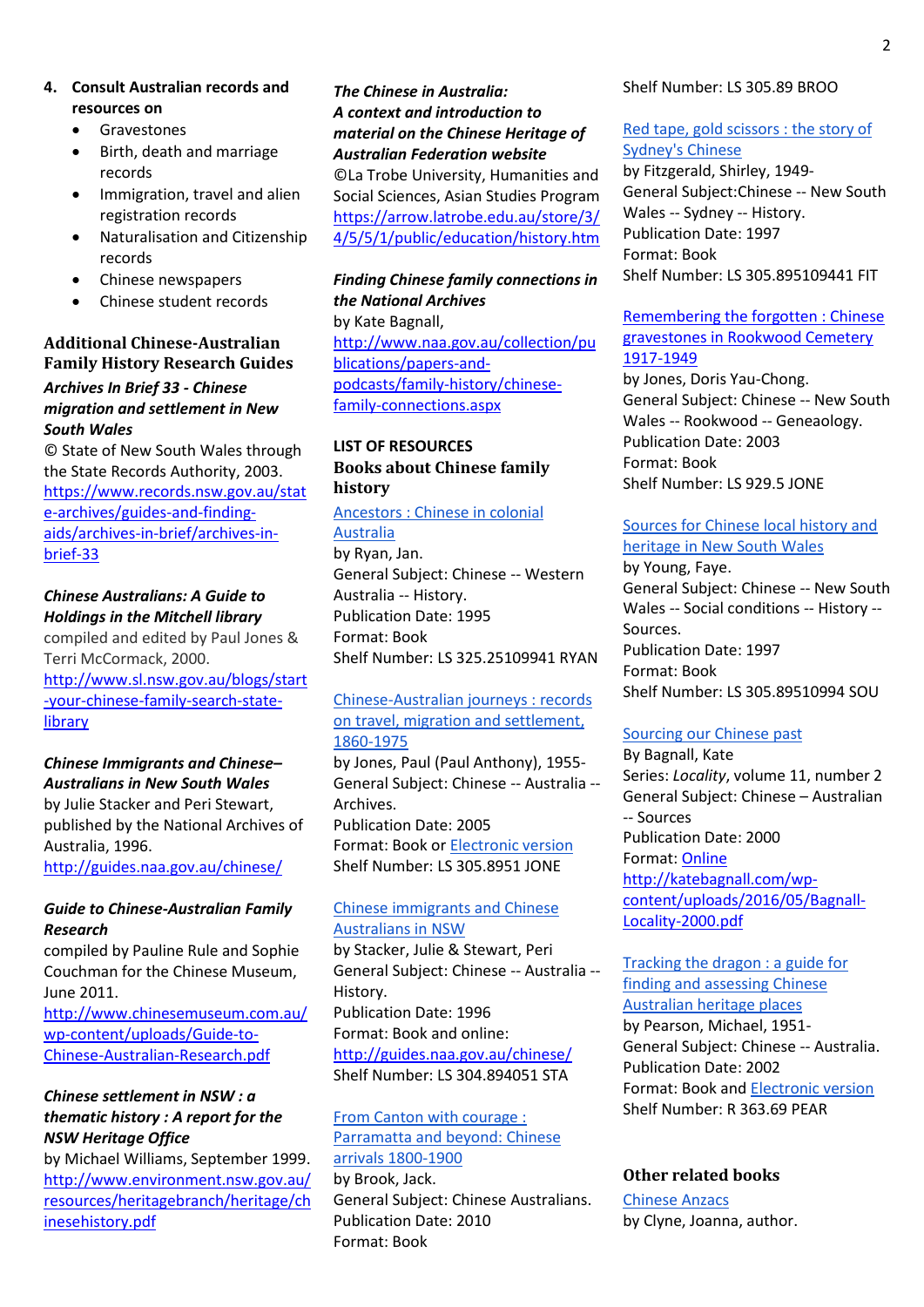General Subject: Chinese Australians - - History -- Study and teaching (Secondary) Publication Date: 2015 Format: Book and online: [http://anzacportal.dva.gov.au/resourc](http://anzacportal.dva.gov.au/resources/chinese-anzacs) [es/chinese-anzacs](http://anzacportal.dva.gov.au/resources/chinese-anzacs) Shelf Number: LS 940.3089 CLYN

#### [Cooking & sharing : a booklet of](http://libcat.parracity.nsw.gov.au/client/en_AU/default/search/detailnonmodal/ent:$002f$002fSD_ILS$002f0$002fSD_ILS:296877/emailReturn?qu=chinese&qf=LIBRARY%09Library%091%3ALOCSTUDIES%09Local+Studies&d=ent%3A%2F%2FSD_ILS%2F0%2FSD_ILS%3A296877%7EILS%7E4%7E15&pe=r%3A000000000000)  [Chinese recipes](http://libcat.parracity.nsw.gov.au/client/en_AU/default/search/detailnonmodal/ent:$002f$002fSD_ILS$002f0$002fSD_ILS:296877/emailReturn?qu=chinese&qf=LIBRARY%09Library%091%3ALOCSTUDIES%09Local+Studies&d=ent%3A%2F%2FSD_ILS%2F0%2FSD_ILS%3A296877%7EILS%7E4%7E15&pe=r%3A000000000000)

by Cheng, Shirley. General Subject: Cooking, Chinese. Publication Date: 2013 Format: Book Shelf Number: LS 641.59 COOK

#### [Pēngrèn hé fēnxiǎng : huárén jiātíng](http://libcat.parracity.nsw.gov.au/client/en_AU/default/search/detailnonmodal/ent:$002f$002fSD_ILS$002f0$002fSD_ILS:296880/emailReturn?qu=chinese&qf=LIBRARY%09Library%091%3ALOCSTUDIES%09Local+Studies&d=ent%3A%2F%2FSD_ILS%2F0%2FSD_ILS%3A296880%7EILS%7E6%7E15&pe=r%3A000000000000)  shípǔ = Co[oking and sharing -](http://libcat.parracity.nsw.gov.au/client/en_AU/default/search/detailnonmodal/ent:$002f$002fSD_ILS$002f0$002fSD_ILS:296880/emailReturn?qu=chinese&qf=LIBRARY%09Library%091%3ALOCSTUDIES%09Local+Studies&d=ent%3A%2F%2FSD_ILS%2F0%2FSD_ILS%3A296880%7EILS%7E6%7E15&pe=r%3A000000000000) a [booklet of Chinese recipes](http://libcat.parracity.nsw.gov.au/client/en_AU/default/search/detailnonmodal/ent:$002f$002fSD_ILS$002f0$002fSD_ILS:296880/emailReturn?qu=chinese&qf=LIBRARY%09Library%091%3ALOCSTUDIES%09Local+Studies&d=ent%3A%2F%2FSD_ILS%2F0%2FSD_ILS%3A296880%7EILS%7E6%7E15&pe=r%3A000000000000)

by Cheng, Shirley, editor. General Subject: Cooking, Chinese. Publication Date: 2013 Format: Book Shelf Number: LS 641.5951 COOK

# Looking forward, looking back : a

[collection of migrant stories, 2009](http://libcat.parracity.nsw.gov.au/client/en_AU/default/search/results?qu=chinese+parramatta.&te=) by Dundas Area Neighbourhood Centre (N.S.W.). General Subject: Migrants -- Chinese community -- Australia. Publication Date: 2009 Format: Book Shelf Number: LS 305.895 LOOK

# [Castlemaine petitions : petitioners for](http://libcat.parracity.nsw.gov.au/client/en_AU/default/search/detailnonmodal/ent:$002f$002fSD_ILS$002f0$002fSD_ILS:113400/emailReturn?qu=chinese&qf=LIBRARY%09Library%091%3ALOCSTUDIES%09Local+Studies&d=ent%3A%2F%2FSD_ILS%2F0%2FSD_ILS%3A113400%7EILS%7E10%7E15&pe=r%3A000000000000)  [a Castlemaine municipality and](http://libcat.parracity.nsw.gov.au/client/en_AU/default/search/detailnonmodal/ent:$002f$002fSD_ILS$002f0$002fSD_ILS:113400/emailReturn?qu=chinese&qf=LIBRARY%09Library%091%3ALOCSTUDIES%09Local+Studies&d=ent%3A%2F%2FSD_ILS%2F0%2FSD_ILS%3A113400%7EILS%7E10%7E15&pe=r%3A000000000000)  [petitioners against the Chinese](http://libcat.parracity.nsw.gov.au/client/en_AU/default/search/detailnonmodal/ent:$002f$002fSD_ILS$002f0$002fSD_ILS:113400/emailReturn?qu=chinese&qf=LIBRARY%09Library%091%3ALOCSTUDIES%09Local+Studies&d=ent%3A%2F%2FSD_ILS%2F0%2FSD_ILS%3A113400%7EILS%7E10%7E15&pe=r%3A000000000000)  [Residence Licence](http://libcat.parracity.nsw.gov.au/client/en_AU/default/search/detailnonmodal/ent:$002f$002fSD_ILS$002f0$002fSD_ILS:113400/emailReturn?qu=chinese&qf=LIBRARY%09Library%091%3ALOCSTUDIES%09Local+Studies&d=ent%3A%2F%2FSD_ILS%2F0%2FSD_ILS%3A113400%7EILS%7E10%7E15&pe=r%3A000000000000) by Gervasoni, Clare. General Subject: Chinese -- Victoria -- History.

Publication Date: 1998 Format: Book Shelf Number: LS 994.5031 CAST

#### [India, China, Australia : trade and](http://libcat.parracity.nsw.gov.au/client/en_AU/default/search/results?qu=trade+china+australia&te=&dt=list)  [society 1788-1850](http://libcat.parracity.nsw.gov.au/client/en_AU/default/search/results?qu=trade+china+australia&te=&dt=list)

by Broadbent, James. General Subject: International trade -- Australia -- History. Publication Date: 2003 Format: Book Shelf Number: LS 994.02 BROA

# [The changing face of Australia : a](http://libcat.parracity.nsw.gov.au/client/en_AU/default/search/results?qu=changing+face+of+australia&te=&dt=list)  [century of immigration 1901-2000](http://libcat.parracity.nsw.gov.au/client/en_AU/default/search/results?qu=changing+face+of+australia&te=&dt=list)

by Walsh, Kate. General Subject: Immigrants -- Australia -- History. Publication Date: 2001 Format: Book Shelf Number: LS 325.94 WAL

## **Databases**

Chinese Australian Historical Images in Australia [http://www.chia.chinesemuseum.co](http://www.chia.chinesemuseum.com.au/) [m.au/](http://www.chia.chinesemuseum.com.au/)

Dr. Kate Bagnall, 'A legacy of White Australia: Records about Chinese Australians in the National Archives', National Archives of Australia [http://www.naa.gov.au/collection/pu](http://www.naa.gov.au/collection/publications/papers-and-podcasts/immigration/white-australia.aspx) [blications/papers-and](http://www.naa.gov.au/collection/publications/papers-and-podcasts/immigration/white-australia.aspx)[podcasts/immigration/white](http://www.naa.gov.au/collection/publications/papers-and-podcasts/immigration/white-australia.aspx)[australia.aspx](http://www.naa.gov.au/collection/publications/papers-and-podcasts/immigration/white-australia.aspx)

Family Search, China Collection of Genealogies, 1239-2014 "中國, 族譜 收藏 1239-2014 年." [https://familysearch.org/search/collec](https://familysearch.org/search/collection/1787988) [tion/1787988](https://familysearch.org/search/collection/1787988)

From various institutions and private holdings in China, North America, and Southeast Asia.

La Trobe University, 'Chinese Heritage of Australian Federation Project' [http://arrow.latrobe.edu.au/store/3/](http://arrow.latrobe.edu.au/store/3/4/5/5/1/public/index.htm) [4/5/5/1/public/index.htm](http://arrow.latrobe.edu.au/store/3/4/5/5/1/public/index.htm)

National Library of Australia 'Chinese collection' [https://www.nla.gov.au/asian/chines](https://www.nla.gov.au/asian/chinese) [e](https://www.nla.gov.au/asian/chinese) and try searching the Trove database <http://trove.nla.gov.au/>

Society of Australian Genealogists <http://www.sag.org.au/>

Visit your local State Library, State Records and Archives, Local Library and Historical Society to see what resources they may hold in their collection.

#### **Newspapers**

**[The Chinese Advertiser](http://trove.nla.gov.au/ndp/del/title/706) (Ballarat, Vic.)** (1856)

Later known as The English and Chinese Advertiser (1856-1858) Simplified Chinese title: [唐人新闻纸](http://trove.nla.gov.au/ndp/del/title/706) Traditional Chinese title: [唐人新聞紙](http://trove.nla.gov.au/ndp/del/title/706) Link: [http://trove.nla.gov.au/ndp/del/title/](http://trove.nla.gov.au/ndp/del/title/706)

[706](http://trove.nla.gov.au/ndp/del/title/706)

**[Chinese Australian Herald](http://trove.nla.gov.au/ndp/del/title/704)** (Sydney, [NSW\) = Guang yi hua bao,](http://trove.nla.gov.au/ndp/del/title/704) (1894-1923) Simplified Chinese title: [广益华报](http://trove.nla.gov.au/ndp/del/title/704) Traditional Chinese title: [廣益華報](http://trove.nla.gov.au/ndp/del/title/704) Link: [http://trove.nla.gov.au/ndp/del/title/](http://trove.nla.gov.au/ndp/del/title/704) [704](http://trove.nla.gov.au/ndp/del/title/704)

**[Chinese Times](http://trove.nla.gov.au/ndp/del/title/705)** (Melbourne, Vic.) (1902-1922) Simplified Chinese title: [美利宾埠爱](http://trove.nla.gov.au/ndp/del/title/705) 国报/爱国报/[警东新报](http://trove.nla.gov.au/ndp/del/title/705)/民报 Traditional Chinese title: [美利賓埠愛](http://trove.nla.gov.au/ndp/del/title/705) 國報/愛國報/[警東新報](http://trove.nla.gov.au/ndp/del/title/705)/民報 Link: [http://nla.gov.au/nla.news](http://nla.gov.au/nla.news-title705)[title705](http://nla.gov.au/nla.news-title705)

**[The Chinese times](http://libcat.parracity.nsw.gov.au/client/en_AU/default/search/detailnonmodal/ent:$002f$002fSD_ILS$002f0$002fSD_ILS:71798/emailReturn?qu=chinese&qf=LIBRARY%09Library%091%3ALOCSTUDIES%09Local+Studies&d=ent%3A%2F%2FSD_ILS%2F0%2FSD_ILS%3A71798%7EILS%7E2%7E15&pe=r%3A000000000000)** [Newspaper] General Subject: Newspapers on microfilm. Publication Date: 1894 1893 1892 Format: Microfilm Shelf Number: LS REELS

Tung Wah News (1898-1902) / Tung Wah Times (1902-1936) Simplified Chinese title: 东华新报 (1898–1902) / 东华报(1902–1936) Traditional Chinese title:東華新報 (1898–1902) / 東華報 (1902–1936) Online index:

[http://resources.chineseaustralia.org/](http://resources.chineseaustralia.org/tungwah/) [tungwah/](http://resources.chineseaustralia.org/tungwah/)

Note: not yet digitised. Format: available on microfiche at State Library of New South Wales and National Library of Australia.

*For more information on early Chinese newspapers:*

'Early Chinese newspapers : Trove presents a new perspective on Australian history' by Kate Bagnall, 19 February 2015. [https://www.nla.gov.au/blogs/trove/](https://www.nla.gov.au/blogs/trove/2015/02/19/early-chinese-newspapers) [2015/02/19/early-chinese](https://www.nla.gov.au/blogs/trove/2015/02/19/early-chinese-newspapers)[newspapers](https://www.nla.gov.au/blogs/trove/2015/02/19/early-chinese-newspapers)